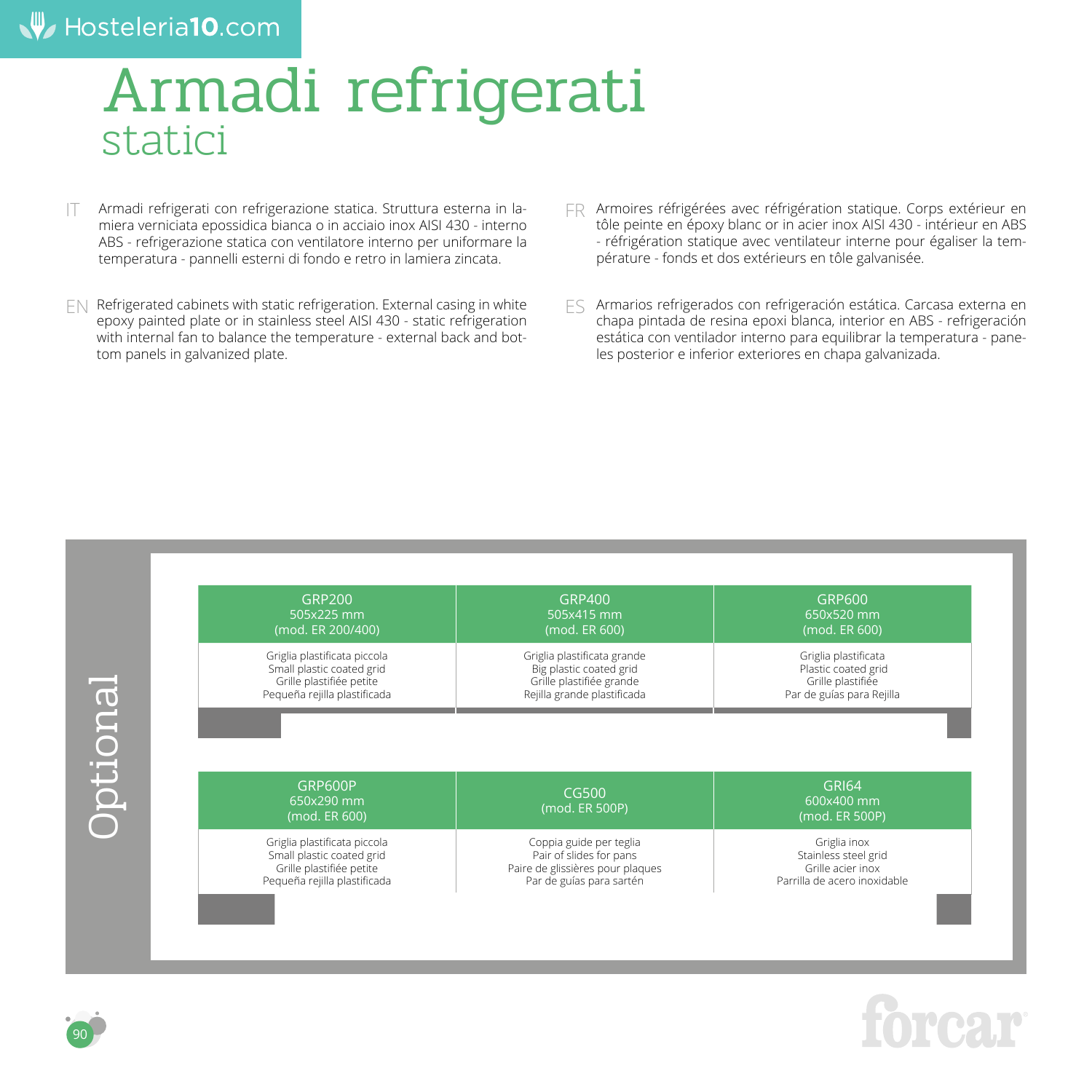### G-ER400G - G-EF400G



|                           | <b>G-ER400G</b>                                                                             | G-EF400G                                                                                                                       |
|---------------------------|---------------------------------------------------------------------------------------------|--------------------------------------------------------------------------------------------------------------------------------|
|                           | +2°C / +8°C                                                                                 | $-18^{\circ}$ C / $-22^{\circ}$ C                                                                                              |
| $\sum_{m}$                | 600 x 585 x 1855(h) mm                                                                      | 600 x 585 x 1855(h) mm                                                                                                         |
|                           | 510 x 485 x 1620(h) mm                                                                      | 510 x 485 x 1620(h) mm                                                                                                         |
|                           | 350L                                                                                        | 350L                                                                                                                           |
| <b>MAX</b>                | +32°C / 55%HR                                                                               | +32°C / 55%HR                                                                                                                  |
|                           | evaporatore a piastra<br>plate evaporator                                                   | evaporatore a ripiani<br>shelves evaporator                                                                                    |
| <b>DEFROST</b>            | a sosta / off cycle defrost                                                                 | manuale / manual                                                                                                               |
| <b>GAS</b>                | R600a                                                                                       | R290                                                                                                                           |
|                           | automatica / automatic                                                                      | manuale / manual                                                                                                               |
| <b>CONTROL</b>            | termostato / thermostat                                                                     | termostato / thermostat                                                                                                        |
|                           | 45 mm                                                                                       | 60 mm                                                                                                                          |
|                           | 185 W                                                                                       | 380W                                                                                                                           |
| ⊿ II E<br>1 <sub>Ph</sub> | 230V / 50Hz                                                                                 | 230V / 50Hz                                                                                                                    |
| <b>MATERIAL</b>           | lamiera verniciata - ABS<br>+ vetrocamera<br>painted tin plate - ABS<br>+ insultating glass | lamiera verniciata - ABS<br>+ vetrocamera con resistenza<br>painted tin plate - ABS<br>+ insultating glass and heating element |
| REVERSIBLI                | si / yes                                                                                    | no                                                                                                                             |
|                           | led                                                                                         | led                                                                                                                            |
| STANDARD                  | 3 griglie / grids 500 x 415 mm<br>+ 1 griglia / grid 500 x 211 mm                           | n.6 ripiani fissi / fixed shelves<br>480 x 440 x 160(h) mm                                                                     |
|                           |                                                                                             |                                                                                                                                |
| NET<br>Kg                 | 69 Kg                                                                                       | 76 Kg                                                                                                                          |
| GROSS<br>Кg               | 81 Kg                                                                                       | 102 Kg                                                                                                                         |
|                           | 680 x 650 x 2210(h) mm                                                                      | 680 x 650 x 2210(h) mm                                                                                                         |



96

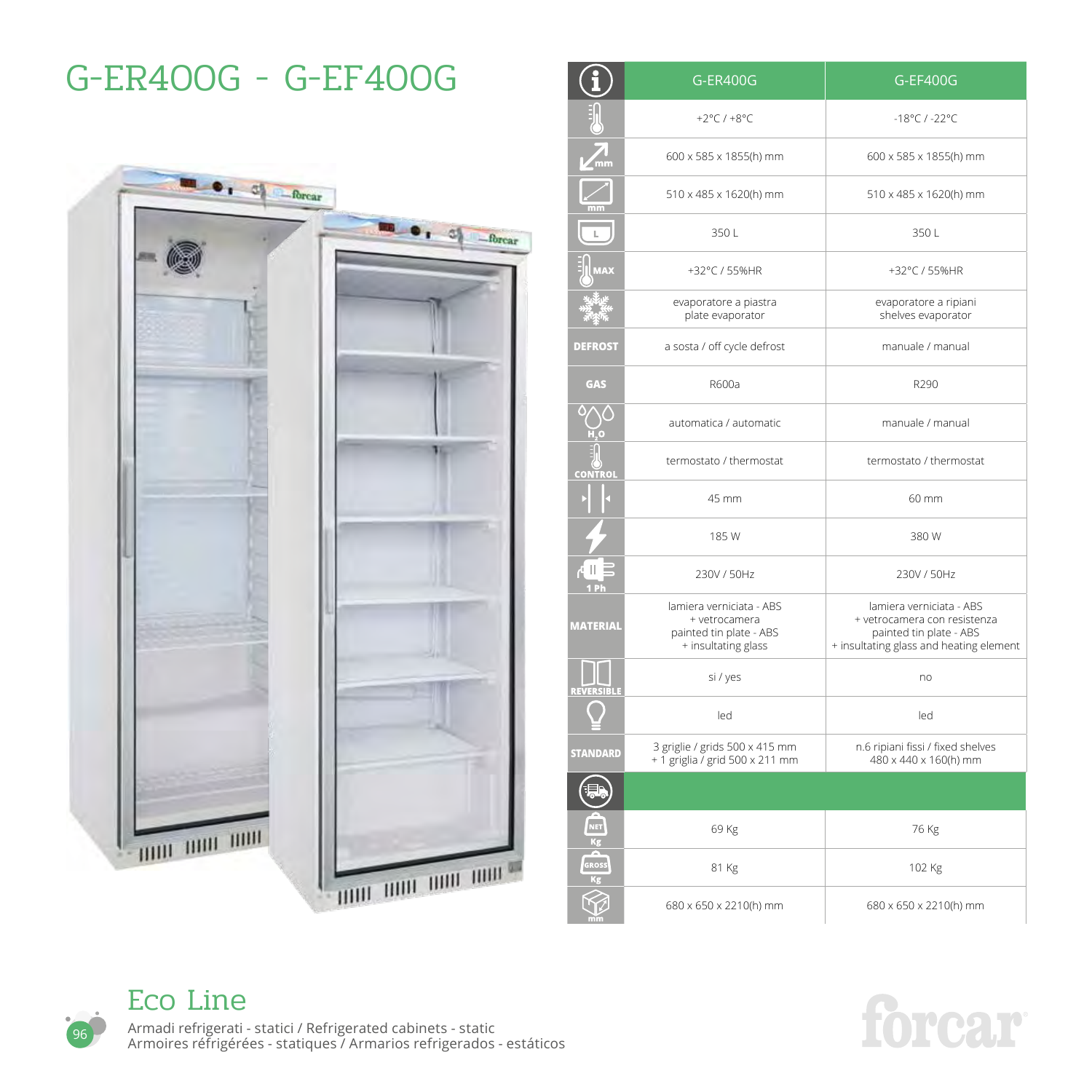# $\bullet$   $\bullet$   $\bullet$   $\bullet$   $\bullet$   $\bullet$  forcar  $-65$  $\bullet$ ,  $\circ$   $\bullet$   $\bullet$   $\bullet$ THE TIME THE TIME min um non um um

G-ER600G - G-EF600G

|                      | G-ER600G                                                                                    | G-EF600G                                                                                                                       |
|----------------------|---------------------------------------------------------------------------------------------|--------------------------------------------------------------------------------------------------------------------------------|
|                      | +2 $°C$ /+8 $°C$                                                                            | $-18^{\circ}$ C / $-22^{\circ}$ C                                                                                              |
| $\sqrt{\frac{1}{m}}$ | 777 x 695 x 1895(h) mm                                                                      | 777 x 695 x 1895(h) mm                                                                                                         |
|                      | 657 x 580 x 1660(h) mm                                                                      | 657 x 580 x 1660(h) mm                                                                                                         |
|                      | 570L                                                                                        | 5551                                                                                                                           |
| $4\,$ A $\times$     | +32°C / 55%HR                                                                               | +32°C / 55%HR                                                                                                                  |
|                      | evaporatore a piastra<br>plate evaporator                                                   | evaporatore a ripiani<br>shelves evaporator                                                                                    |
| <b>DEFROST</b>       | a sosta / off cycle defrost                                                                 | manuale / manual                                                                                                               |
| <b>GAS</b>           | R600a                                                                                       | R290                                                                                                                           |
|                      | automatica / automatic                                                                      | manuale / manual                                                                                                               |
| <b>CONTROL</b>       | termostato / thermostat                                                                     | termostato / thermostat                                                                                                        |
|                      | 60 mm                                                                                       | 60 mm                                                                                                                          |
|                      | 185W                                                                                        | 480 W                                                                                                                          |
| du B<br>1 Ph         | 230V / 50Hz                                                                                 | 230V / 50Hz                                                                                                                    |
| <b>MATERIAL</b>      | lamiera verniciata - ABS<br>+ vetrocamera<br>painted tin plate - ABS<br>+ insultating glass | lamiera verniciata - ABS<br>+ vetrocamera con resistenza<br>painted tin plate - ABS<br>+ insultating glass and heating element |
| <b>REVERSIBLE</b>    | si / yes                                                                                    | no                                                                                                                             |
|                      | led                                                                                         | led                                                                                                                            |
| <b>STANDARD</b>      | 3 griglie / grids 630 x 480 mm<br>+ 1 griglia / grid 630 x 290 mm                           | 6 ripiani fissi / fixed shelves<br>650 x 510 x 210(h) mm                                                                       |
|                      |                                                                                             |                                                                                                                                |
| NET<br>Kg            | 93 Kg                                                                                       | 94 Kg                                                                                                                          |
| GROSS<br>Kg          | 107 Kg                                                                                      | 111 Kg                                                                                                                         |
|                      | 840 x 760 x 2210(h) mm                                                                      | 840 x 760 x 2210(h) mm                                                                                                         |

#### 97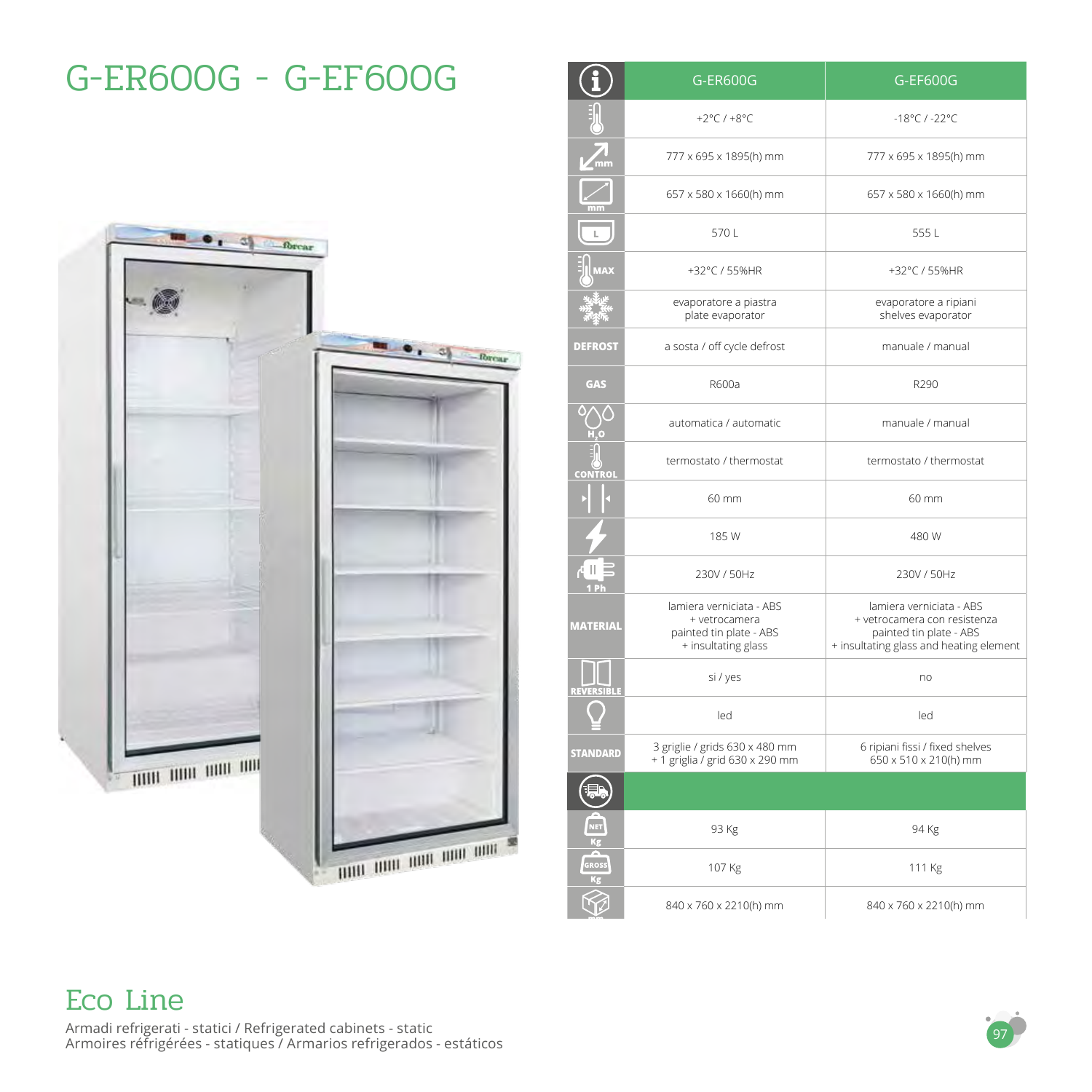# $\bullet$   $\bullet$   $\bullet$   $\bullet$   $\bullet$   $\bullet$   $\bullet$  $\bullet$   $\bullet$   $\bullet$   $\bullet$   $\bullet$   $\bullet$ THE ROO THE ROO 1000 1000 1000 1000

G-ER400GSS - G-EF400GSS

|                   | G-ER400GSS                                                                                        | G-EF400GSS                                                                                                                              |
|-------------------|---------------------------------------------------------------------------------------------------|-----------------------------------------------------------------------------------------------------------------------------------------|
|                   | +2 $°C$ / +8 $°C$                                                                                 | $-18^{\circ}$ C / $-22^{\circ}$ C                                                                                                       |
| $\sqrt{mn}$       | 600 x 585 x 1855(h) mm                                                                            | 600 x 585 x 1855(h) mm                                                                                                                  |
|                   | 510 x 485 x 1620(h) mm                                                                            | 510 x 485 x 1620(h) mm                                                                                                                  |
|                   | 350L                                                                                              | 350L                                                                                                                                    |
| <b>TAX</b>        | +32°C / 55%HR                                                                                     | +32°C / 55%HR                                                                                                                           |
|                   | evaporatore a piastra<br>plate evaporator                                                         | evaporatore a ripiani<br>shelves evaporator                                                                                             |
| <b>DEFROST</b>    | a sosta / off cycle defrost                                                                       | manuale / manual                                                                                                                        |
| <b>GAS</b>        | R600a                                                                                             | R290                                                                                                                                    |
|                   | automatica / automatic                                                                            | manuale / manual                                                                                                                        |
| <b>CONTROL</b>    | termostato / thermostat                                                                           | termostato / thermostat                                                                                                                 |
|                   | 45 mm                                                                                             | 60 mm                                                                                                                                   |
|                   | 185 W                                                                                             | 380 W                                                                                                                                   |
| ᆌ로<br>1 Ph        | 230V / 50Hz                                                                                       | 230V / 50Hz                                                                                                                             |
| <b>MATERIAL</b>   | acciaio Inox AISI 430<br>ABS - vetrocamera<br>stainless steel AISI 430<br>ABS - insultating glass | acciaio Inox AISI 430<br>ABS - vetrocamera con resistenza<br>stainless steel AISI 430<br>ABS - insultating glass and heating<br>element |
| <b>REVERSIBLE</b> | si / yes                                                                                          | no                                                                                                                                      |
|                   | led                                                                                               | led                                                                                                                                     |
| <b>STANDARD</b>   | 3 griglie / grids 500 x 415 mm<br>+ 1 griglia / grid 500 x 211 mm                                 | 6 ripiani fissi / fixed shelves<br>480 x 440 x 160(h) mm                                                                                |
|                   |                                                                                                   |                                                                                                                                         |
| NET<br>Kg         | 69 Kg                                                                                             | 76 Kg                                                                                                                                   |
| <b>GROSS</b>      | 81 Kg                                                                                             | 102 Kg                                                                                                                                  |
|                   | 680 x 650 x 2210(h) mm                                                                            | 680 x 650 x 2210(h) mm                                                                                                                  |

#### Eco Line